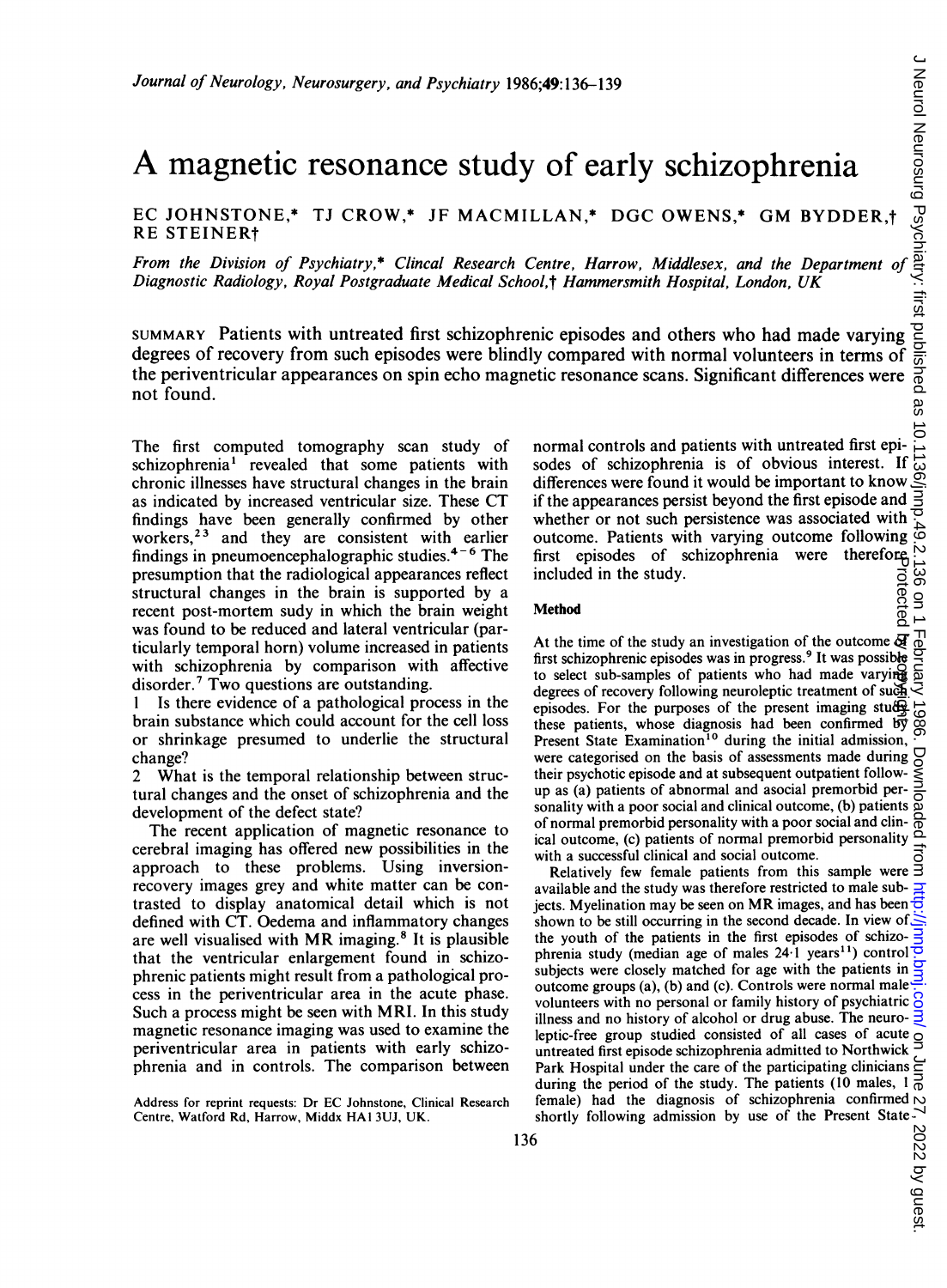Table The characteristics of the sample

|                                                                 | Poor outcome<br>never normal | Poor outcome<br>once normal | Good outcome<br>once normal | Neuroleptic free*<br>Ist schiz episode | Normal controls |
|-----------------------------------------------------------------|------------------------------|-----------------------------|-----------------------------|----------------------------------------|-----------------|
| Number                                                          |                              |                             |                             |                                        |                 |
| <b>Sex</b>                                                      | м                            | М                           | м                           | 10M:1F                                 | м               |
| Age $\pm$ SD                                                    | $23.3 + 3.3$                 | $22.7 + 3.5$                | $23 + 2.1$                  | $21.8 + 3.6$                           | $24.7 + 3$      |
| Positive symptoms Krawiecka scale                               | $6.2 + 3.5$                  | $4.5 + 3.7$                 | $2.8 + 5.2$                 |                                        |                 |
| Negative symptoms Krawiecka scale<br>Social liability/self care | $1 + 1.6$                    | $1.5 + 1.9$                 |                             |                                        |                 |
| $(higher score = worse)$                                        | $2.7 + 1$                    | $2.3 + 1.2$                 |                             |                                        |                 |

\*One exception: see text.

Examination'0 and MRI was conducted before commencement of neuroleptic medication.

On the day that the MR scan was conducted the mental states of the patients in outcome groups (a) and (c) were assessed using the scale devised by Krawiecka et  $al^{12}$  and their social functioning on the selfcare and social liability parts of the rating scale devised by Cooper.<sup>13</sup> Because of the local employment situation the part of the scale relating to unemployment was omitted although in fact only patients in the good outcome group were employed.

Transverse inversion-recovery and spin echo images were obtained in the low ventricular region of the brain using an MRI scanner which has been described previously.<sup>14</sup> A series of slices was obtained in each case. Abnormal areas were identified by increased signal intensity on the spin echo scans and decreased signal intensity on the inversion recovery scans.

## **Results**

Satisfactory scans were obtained from twenty seven schizophrenic patients and twelve controls. A twentyeighth patient whose clinical presentation was of an acute first episode of schizophrenia was excluded from further assessment as his MR scan showed appearances consistent with a hypothalmic lesion. The characteristics of the sample are shown in the table.

One first episode schizophrenic patient with an identical twin was scanned when co-operative after some weeks of neuroleptic treatment. His twin was psychiatrically normal and was also scanned. The well twin does not appear in the table.



Fig  $1$  (a) Scan with normal appearance (b) scan with increased signal intensity at angles of ventricles.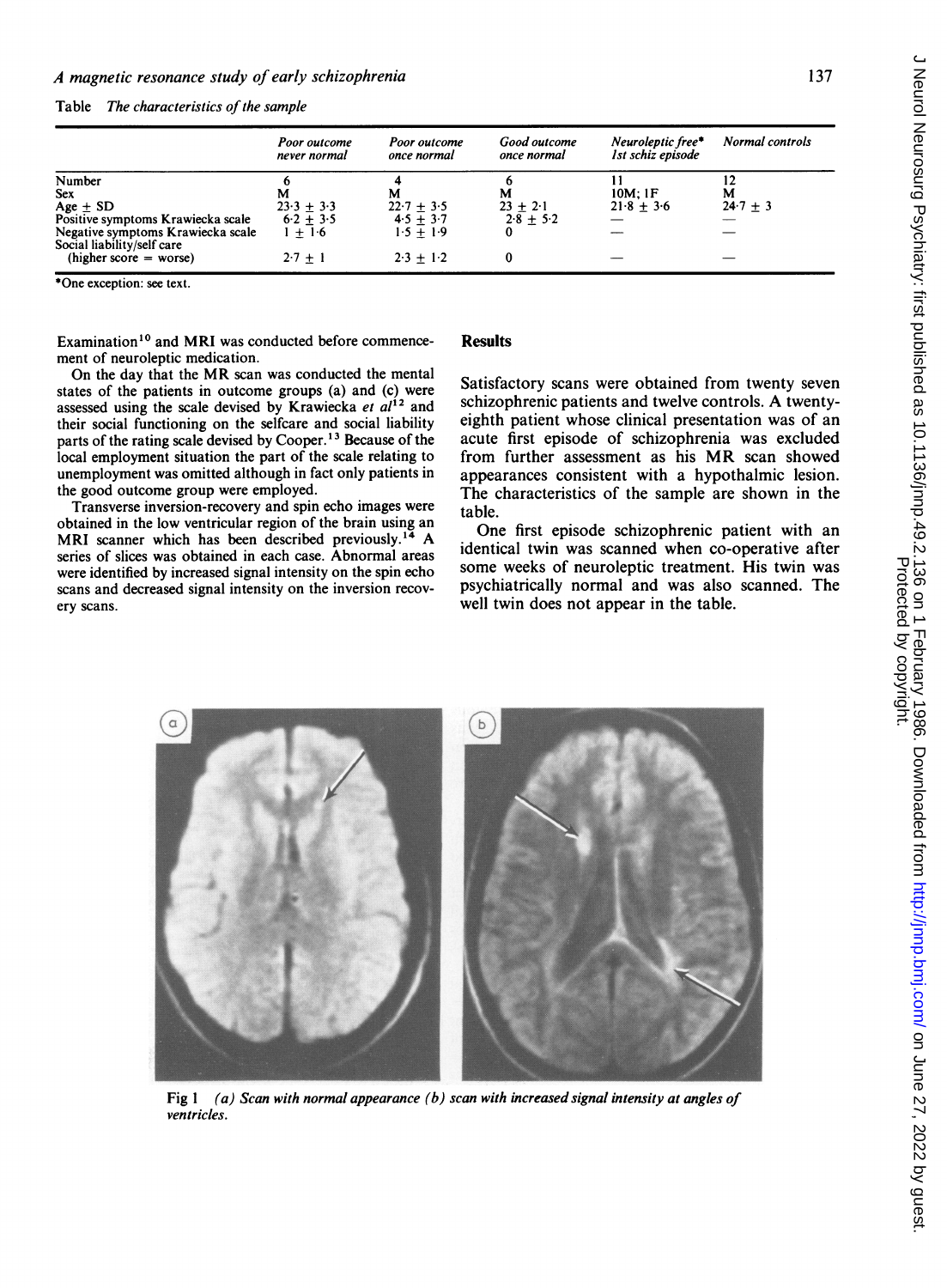

Fig 2 Patients in all schizophrenic groups and controls in terms of ranking of signal intensity at the angles of ventricles.

The scans were reviewed blindly by the radiologists involved (GB, RS) who considered that some of the spin echo scans showed an unusual increase in signal intensity at the angles of the ventricles. Decreased signal intensity in the periventricular area was seen on the inversion recovery scans. Such appearances could be consistent with an alteration of the consistency of the brain in the periventricular area. These investigators demonstrated these findings and the normal appearances of this area to the clinicians involved (TJC, ECJ or DGCO). As the increased signal intensity on the spin echo scans is more obvious and as the decrease in the inversion recovery scans can be confused with partial volume effects attention was confined to the former. A normal spin echo scan and one showing the increased signal intensity are illustrated in fig 1.

All five investigators each blindly rated the appearance in every subject as normal, possibly with increased signal intensity, definitely with increased signal intensity. The inter-rater reliability was high (Kendal's  $W = 0.53$ ,  $p < 0.00001$ ) and exclusion of each of the raters in turn had no significant effect. All five ratings were therefore summated and the cases were ranked in terms of this sum. The results in terms of the ranking are shown in fig 2.

No significant differences were demonstrated between the five groups (Kruskal-Wallis test,  $Chi^2 =$ 5.03, df = 4,  $p = 0.28$ ) and there was no significant difference between the controls and the total group of schizophrenic patients. (Mann-Whitney U test;  $Z =$  $0.65$ , p  $> 0.05$ ). Individuals with high and low ranks were found in all five groups (fig 2). The results were also calculated using the radiologists ratings alone

# Johnstone, Crow, Macmillan, Owens, Bydder, Steiner

but again no significant differences were found. The mean ranks were as follows: poor outcome never normal 17 8; poor outcome once normal 27-8; good outcome once normal 15-5; first episode schizophrenics mean ranks were as follows: poor outcome never nor-<br>mal 17-8; poor outcome once normal 27-8; good out-<br>come once normal 15-5; first episode schizophrenics 23-3; controls 17-7. The well twin is not included in any of these any of these comparisons but both twins achieved a similarly high rank on the assessment.

## **Conclusion**

In this MRI study of patients with early schizophrenia and controls an increase in signal intensity on spin echo images at the angles of the ventricles was found in a number of subjects. The inter-rater reliability in assessing this appearance was high but blind comparison of patients and controls showed no differences. These results indicate that the appearance of increased signal intensity at the angles of the ventricles on spin echo images using magnetic resonance is  $\bigcirc$  unrelated to the diagnosis of schizophrenia and is not  $\bigcirc$  relevant to the nature of the outcome following first  $\bigcirc$ unrelated to the diagnosis of schizophrenia and is not relevant to the nature of the outcome following first schizophrenia episodes. Similar appearances have been described in some normal volunteers,<sup>15</sup> as well as in elderly patients in association with vascular disease.<sup>16</sup> The use of this technique afforded no evidence that there was a pathological process in the peri $\Xi$ ventricular area in these cases of early schizophrenia.

The authors are grateful to the patients and control $\mathbb {B}$ for participating in this study and to the responsible consultants for their help. The study was conducted under the auspices of the Ethical Committee of Northwick Park Hospital and was carried out according to its rules. Protected by copyright.

#### References

- 'Johnstone EC, Crow TJ, Frith CD, Husband J, Kreel L. Cerebral ventricular size and cognitive impairment in chronic schizophrenia. Lancet 1976;ii:924-6.
- 2Weinberger DR, Torrey EF, Neophytides N, Wyatt RJ. Lateral cerebral ventricular enlargement in chronic schizophrenia. Arch Gen Psychiatry 1979;36:735-9.
- 3Reveley AM, Reveley MA, Clifford CA, Murray RM. Cerebral ventricular size in twins discordant for schizophrenia. Lancet 1982;i:540-2.
- 4Huber G. Pneumoencephalographische und Psychopathologische Bilder Bei Erdogen Psychosen. Berlin: Springer Verlag, 1957.
- 'Haug JO. Pneumoencephalographic studies in mental disease. Acta Psychiatr Scand 1962;38suppl: 165.
- 6Asano N. Pneumoencephalographic study of schizophrenia. In: Mitsuda N, ed. Clinical Genetics in Psychiatry. Tokyo: Igaku-shoin, 1967:209-19.
- <sup>7</sup> Brown R, Colter N, Corsellis JAN, et al. Brain weight and parahippocampal gyrus thickness are reduced and temporal horn area is increased in schizophrenia by com-